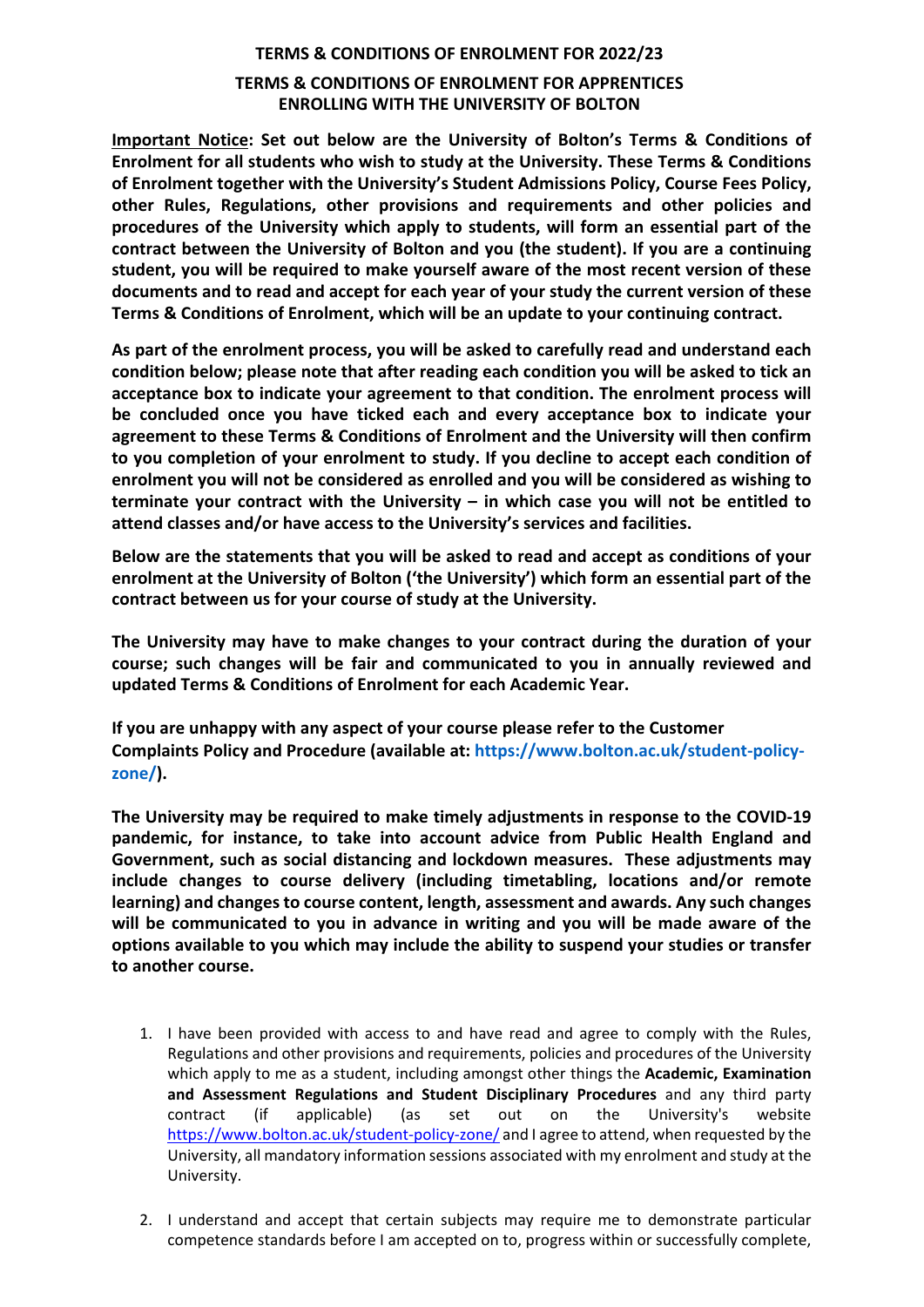a course or programme of study. I accept that whilst the University will make reasonable adjustments to ensure that I am not disadvantaged in demonstrating my competence, no adjustments will be made to competence standards deemed justifiable to the course or programme of study in question.

- 3. I understand and accept it is a condition of my entry on to the course, and my subsequent continuation on the course, that I remain employed by my course sponsor (my employer) and that my course sponsor has a contract with the University.
- 4. I understand and accept that if I am registered on a course of study leading to a professional qualification I may also be subject to regulations relating to fitness to practice which are drawn up in light of guidance issued by the relevant professional body.
- 5. I accept a place on the course as stated in the on-line enrolment and I agree that I will undertake my studies in a diligent and responsible manner.
- 6. I understand and accept that the University will make every effort to provide education services with reasonable care and skill and in the manner set out in its published material. I accept that the University cannot guarantee that teaching and supervision will be provided by any particular named individuals or mode of delivery. I understand that the content of individual courses are under constant academic review and may change from time to time and any change to a course will be made in consultation with enrolled students affected by the change and in accordance with Modification to a Taught Programme Published Guidelines (available at: [https://www.bolton.ac.uk/student-policy-zone/\)](https://www.bolton.ac.uk/student-policy-zone/) which will be exercised fairly and reasonably and which I will be entitled to receive fair and reasonable notice. The content of course modules and mode of associated assessments may be updated on an annual basis. This is to ensure that all modules are up-to-date and responsive to employment and sector needs. The published course material and the programme specification contain indicative 'optional modules' that may be subject to change due to circumstances outside of our control. For this reason we cannot guarantee to run any specific optional module. I further understand that I am able to withdraw from my course of study in accordance with the Course Fees Policy if I am adversely affected by any change to my course.
- 7. I understand and accept that external factors such as a pandemic, industrial action or other circumstances beyond the control of the University may make it impossible for the University to provide those education services offered. For this reason the University may have to make variations and will make every effort to minimise any disruption that may result from such changes and will seek to provide fair and reasonable remedy to those adversely affected by such disruption.
- 8. I understand and accept it is a condition of my entry on to the course, and my subsequent continuation in each Academic Year, that I formally enrol for each year of study using the University's on-line enrolment process.
- 9. I understand and accept that the tuition fees for my course are paid by my course sponsor (my employer) in accordance with the contract that my course sponsor has with the University.
- 10. I understand and agree to comply with the University's Course Fees Policy which is reviewed and updated each Academic Year and is available in the Student Policy Zone (accessible via: [https://www.bolton.ac.uk/student-policy-zone/\)](https://www.bolton.ac.uk/student-policy-zone/).
- 11. **I understand and accept that, as set out in the Course Fees Policy (available in the Student Policy Zone at:** [https://www.bolton.ac.uk/student-policy-zone/\)](https://www.bolton.ac.uk/student-policy-zone/), **if my course fees are not fully paid by my course sponsor then I may be subject to a range of actions up to and including being withdrawn from my course, being prohibited from attending the University's Degree Congregation and having my final results transcript and award certificate withheld.**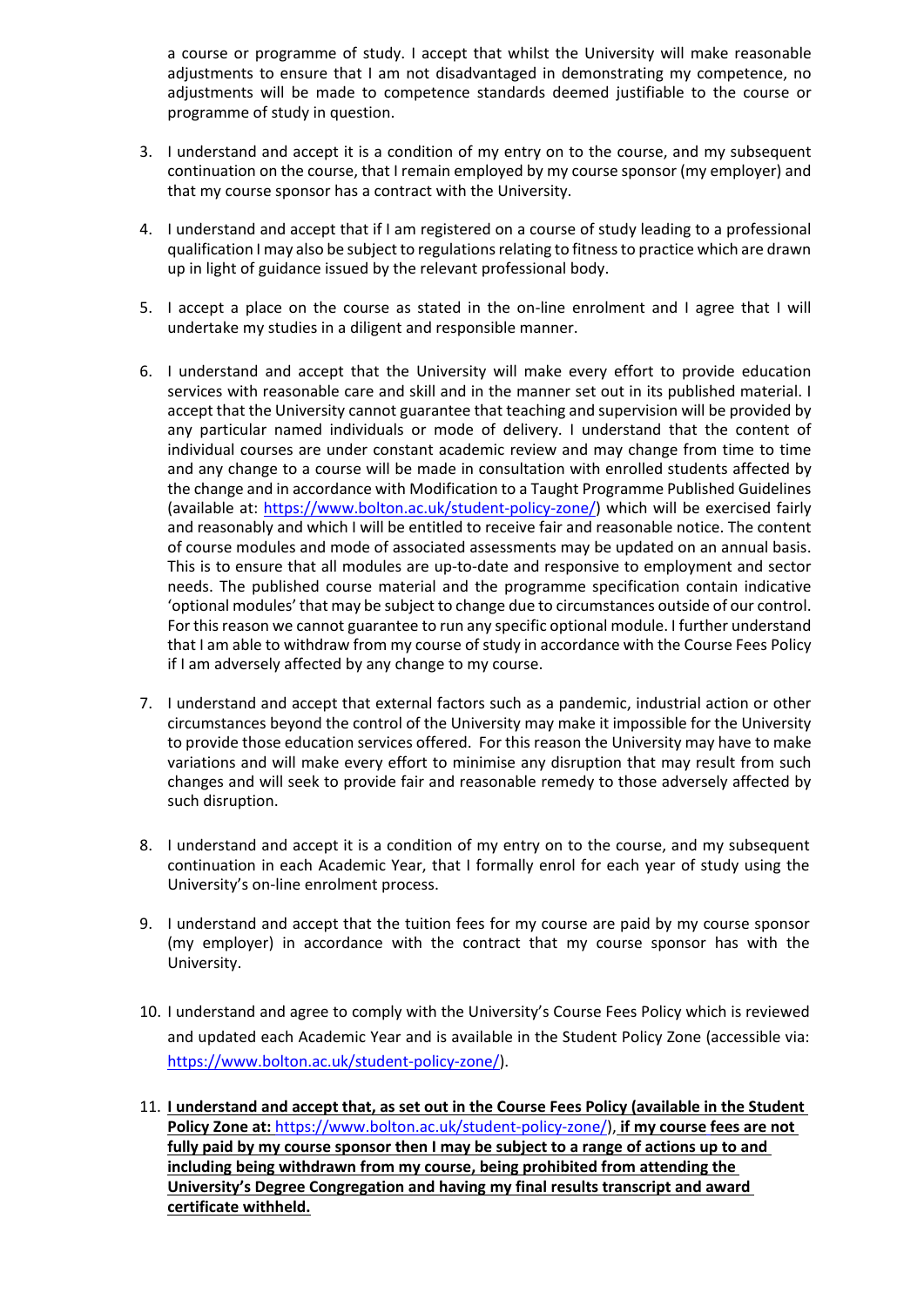- 12. I understand and I am fully aware that providing false or inaccurate information including verification of my identity when enrolling can lead to disciplinary, financial and legal action being taken against me, to my enrolment on the course being cancelled or restricted and any contributor to my course fees or funding being so informed. I understand and I am fully aware that if my course involves a professional accreditation or potential registration, it may also lead to consideration of fitness to practise in line with the fitness to practise procedure available in the Student Policy Zone (accessible via: [https://www.bolton.ac.uk/student-policy](https://www.bolton.ac.uk/student-policy-zone/)[zone/](https://www.bolton.ac.uk/student-policy-zone/)).
- 13. I agree to provide and keep updated an emergency contact name and details for use by the University at its discretion.
- 14. I understand and agree to the University holding and processing my personal data, including special category and criminal convictions and offences personal data, contained in my student record, obtained from me or other people or agencies whilst I am a potential, current or past student of the University as set out in the current Data Protection Policy and Student Privacy Notice (Processing Your Personal Data) that explain how the University collects, processes and uses personal data, available in the Student Policy Zone (accessible via [https://www.bolton.ac.uk/student-policy-zone/\)](https://www.bolton.ac.uk/student-policy-zone/). I understand and I am fully aware of the University's policies relating to data protection.

I understand and agree that where I am (i) employed by a third party during my studies and/or (ii) sponsored by my employer or a funder, such third parties may have a direct interest in my status as a student and information regarding my progression, performance and attendance may be shared with my employer, course sponsor or funder.

I understand that in some circumstances, it may be necessary for the University to transfer my personal data to a country outside the UK and European Economic Area (for example, if I undertake a course in such a country, or that is my country of origin) and that by completing this on-line enrolment I consent to the transfer of data in these circumstances and for those purposes.

- 15. I agree to the disclosure to third parties (who demonstrate to the University's satisfaction an acceptable and justifiable need to know) of the fact that I am registered for an award of the University and my enrolment status, course details and academic results.
- 16. I agree to the University using data in the form of photographs of classroom situations or general activity in common areas of the University as part of its general marketing materials (where I may be present) and I agree to the University recording lectures and presentations (where I may attend such activities) for later access as part of the University's learning resource.
- 17. I understand and agree that the ownership of any intellectual property arising during the course of my studies at the University will in the first instance belong to the University to enable the protection of the ownership rights of all parties involved and that I may ask for a transfer of the intellectual property back to me (which will not be unreasonably withheld) in accordance with the University's Intellectual Property Rights Policy available in the Student Policy Zone (accessible via [https://www.bolton.ac.uk/student-policy-zone/\)](https://www.bolton.ac.uk/student-policy-zone/).
- 18. I confirm that the information I have provided to satisfy and complete my enrolment at the University is to the best of my knowledge correct.
- 19. I understand and agree that if I am aware or subsequently become aware of any personal circumstances in the past or present that may reasonably be regarded as materially affecting my enrolment as a student of the University then I must promptly inform the Student Data Manager in the Student Data Management Department in writing.